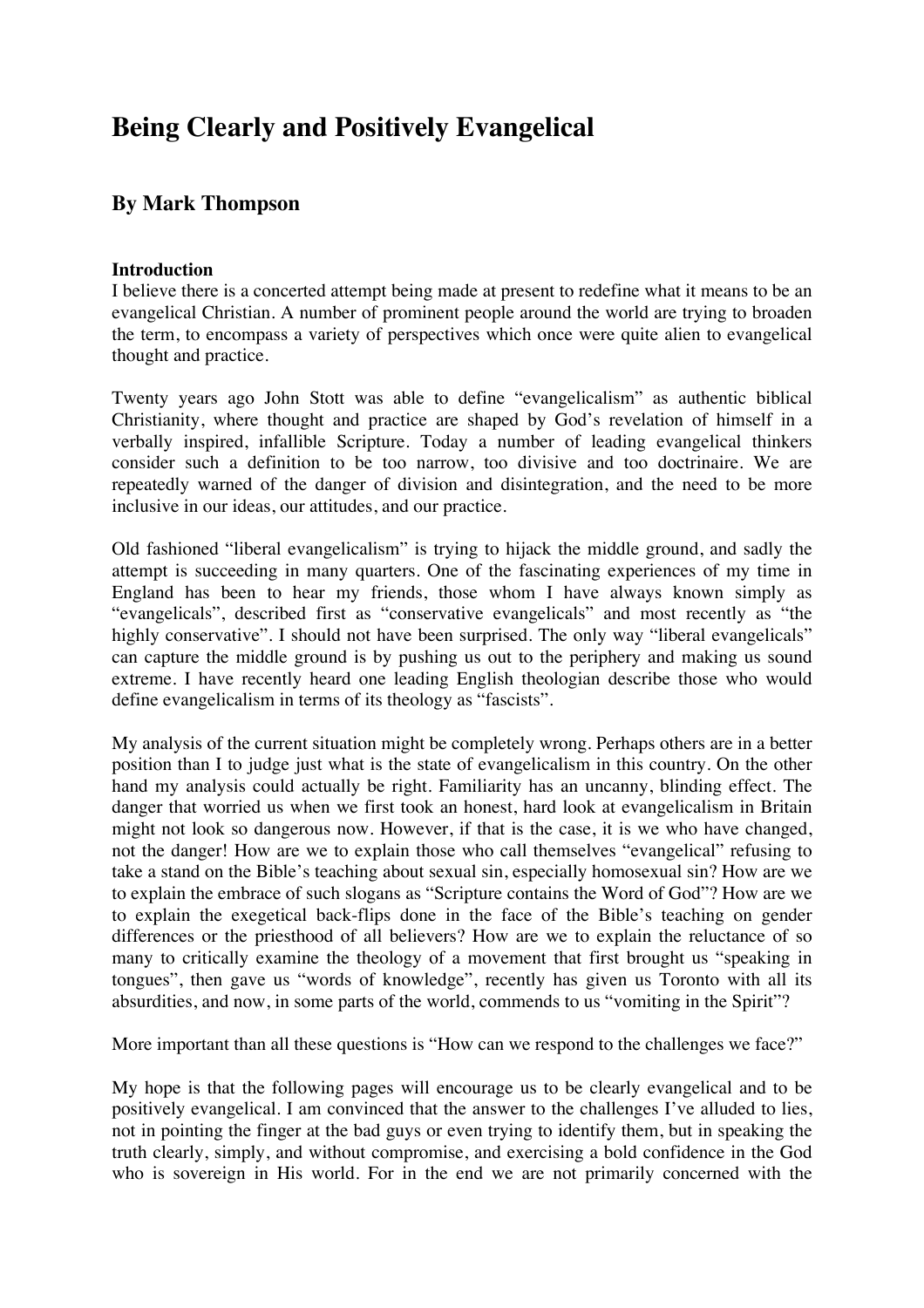integrity of a political party. "Evangelicalism" as a party ought not to be the focus of our loyalty. There is something much more important at stake. Our first concern must be to preserve a clear, unambiguous, bold witness to the truth of God.

## **On being clear**

I would suggest that if we are to be clear about the message we have to proclaim in the world there are at least five things we need to do.

#### **1) Recommit ourselves to the careful study and preaching of the Bible as the Word of God.**

It would be all too easy to dismiss this as something which is already the leading characteristic of our lives and ministries. But is it? Even in evangelical circles, good strong expository preaching is not common. The pressure is on, from a number of quarters, to replace exposition with entertainment, or biblical teaching with the more attractive elements of the wisdom of our age. It seems that underlying so many of our most pressing dilemmas at the present time is an erosion of our confidence in God and his Word. That erosion of confidence shows itself in evangelical preaching when the passage is merely a launching pad for the things I think we need to hear, when the stories swamp the text, or when our sermon is full of good biblical truth, but not necessarily the good biblical truth that comes from this passage. Is that really biblical preaching? Or again, how many of our sermons are actually shaped by the text we are preaching? Have we fallen into the trap of squeezing every biblical text into the same time-honoured formula, perhaps the one we learnt on camp, or heard from some great one, or read in some recommended textbook? Is that really biblical preaching?

The Bible is the Word of God to us. God- the God who knows much more about effective communication than the gurus of our day- God has spoken. And we, as those rescued by God's incredible mercy, need to hear and to heed what God has to say. As members of evangelical congregations, do we have an appetite for the Word of God? Do we encourage those who minister to us to keep working hard at bringing that Word of God to us? Do we refuse to be satisfied with anything less? Are we taking every opportunity possible to put ourselves under that Word, to be shaped by that Word, so that our lives might be a more appropriate response to all that God has done for us and said to us? And as preachers in evangelical congregations, are we still putting in the hard work of wrestling with the Word of God in our own lives as well as in sermon preparation? Do we still have confidence that God changes people through His word? Do we still believe that this word is "the sword of the Spirit", the instrument that is able to cut to the heart and effect the only kind of change that will last? Or have we succumbed to the subtle pressure to fill our sermons with pop psychology, clever illustrations, and ungrounded exhortations? What do our sermons teach our people about how they can and should use the Bible? Are we still willing to learn how to do it better?

Today and every day we need to recommit ourselves to the careful study and preaching of the Bible as the Word of God.

#### **2) Aim at clarity and simplicity.**

Did not James Denney say that it is impossible to draw attention to your own cleverness and Christ's power to save in the same sermon? Perhaps that is a lesson we need to relearn in our present circumstances. Some modern evangelical writing and some modern evangelical preaching has let the liberal academy set the agenda.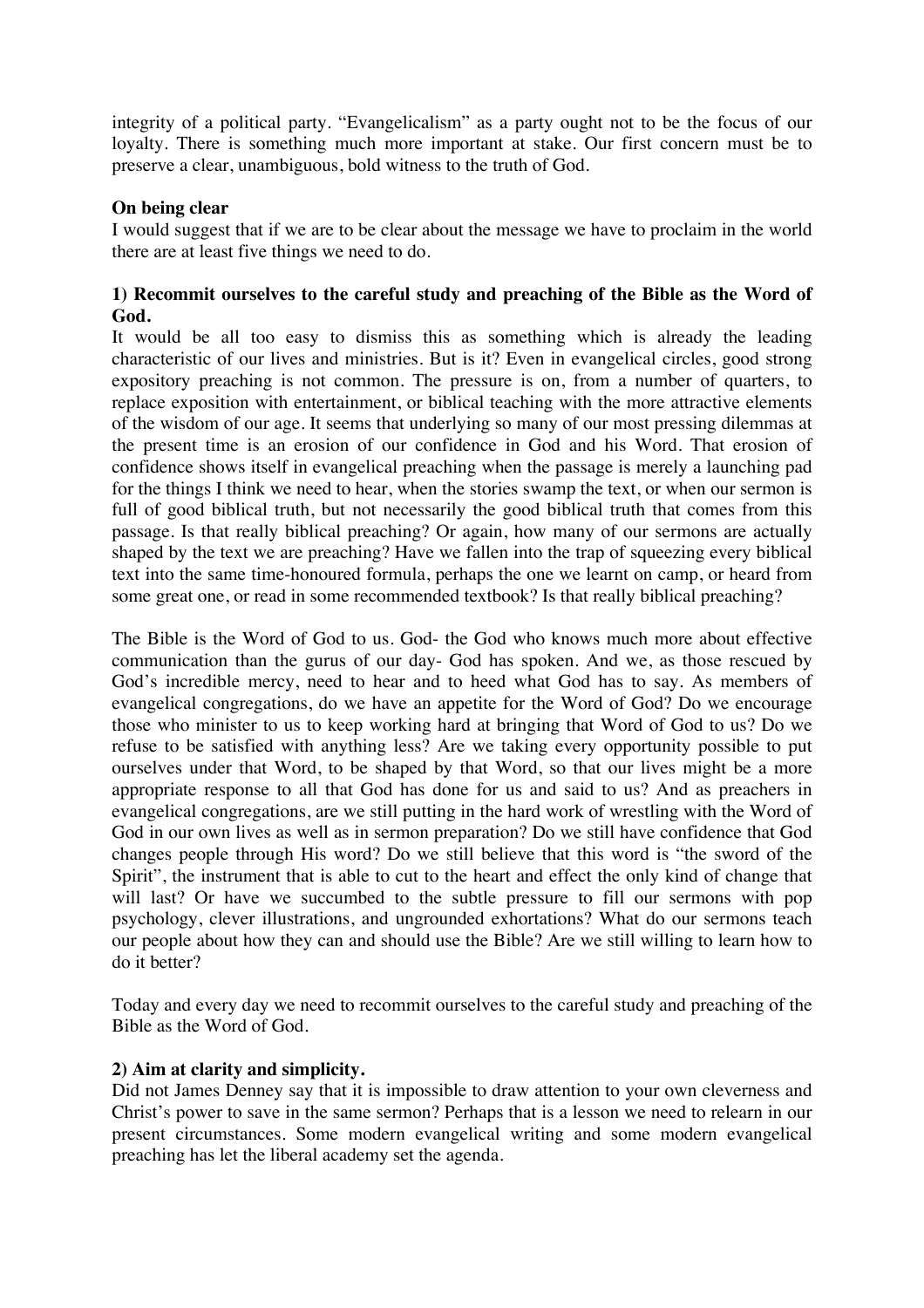I am not suggesting that we should abandon the academic defence and exposition of the truth. I am not suggesting that we can afford to ignore the rival world-views and philosophical systems that are influencing people both inside and outside our churches. I am not saying there is no place for serious, rigorous, biblical, theological, and apologetic thinking. In fact, I am convinced we need to be more serious about all of these things. Some of our problems at present stem from the fact that precious few evangelical people have been engaged in the academic world of theology and biblical studies. What future can we expect if we abandon our universities and theological colleges to others who are interested in teaching in them while we simply get on with the more important grass-roots ministries? What future can we expect when we tell our young men that working hard at getting the best theological education does not matter just do as much ministry as you can while you're at college and learn on the job. Can one really expect to build forty years of ministry on three years student work? Nevertheless, the aim of the game at either the academic level or the popular level must be the clear communication of God's truth and not a demonstration of our own erudition.

This must mean not fudging when it comes to the difficult issues. It is amazing, once you realise it, at how many points our confidence is being attacked from those who claim to be evangelical. Agnosticism has never been an evangelical virtue, but there are people today who are trying to tell us that it is, or at least that it should be. It is almost as if we have allowed ourselves to become embarrassed about some of the things God has said to us. We blush at the thought of Jesus as the only way of salvation and all those who do not trust him being lost. We get terribly nervous about the Bible's forthright declaration that the only legitimate sexual activity is that between a man and a woman within the covenant of marriage. We look around sheepishly when people point to the way the Bible marks out different functions for men and women either within marriage or within the Christian congregation.

Thus we fudge. We hide behind the scholarly uncertainty about this passage, or the vagaries of modern hermeneutical theory, or long standing Christian differences on the particular issue. Have you noticed how the expression "We cannot really be sure" is heard more and more frequently in evangelical circles? Could you imagine it on the lips of Billy Graham? Instead of "the Bible says" we would have "Maybe it is possible that it means ...". What about Martin Luther? "I am pretty sure this is where I stand ..." or "Here I stand, I can do no other"?

Clarity is tied to confidence, and confidence is tied to clarity. If God has spoken clearly we can be confident in the message we have to proclaim and the life we ought to live in response to God's mercy. When we are confident we can speak and live clearly without fudging even on the difficult issues. And it is right and godly because the confidence we have is not a confidence in ourselves but confidence in God, the clearly speaking God.

Let us return to clarity and simplicity when it comes to the proclamation of the Word of God.

#### **3) Recognise the pressures that are on us to be unclear.**

We ought to be honest with ourselves, and with each other, about the pressures which we feel to be more accommodating, to fudge on the difficult issues, to cloud evangelical theology. Some of those pressures are applied from outside of us, others from within; some come from legitimate concerns while others are far more dubious.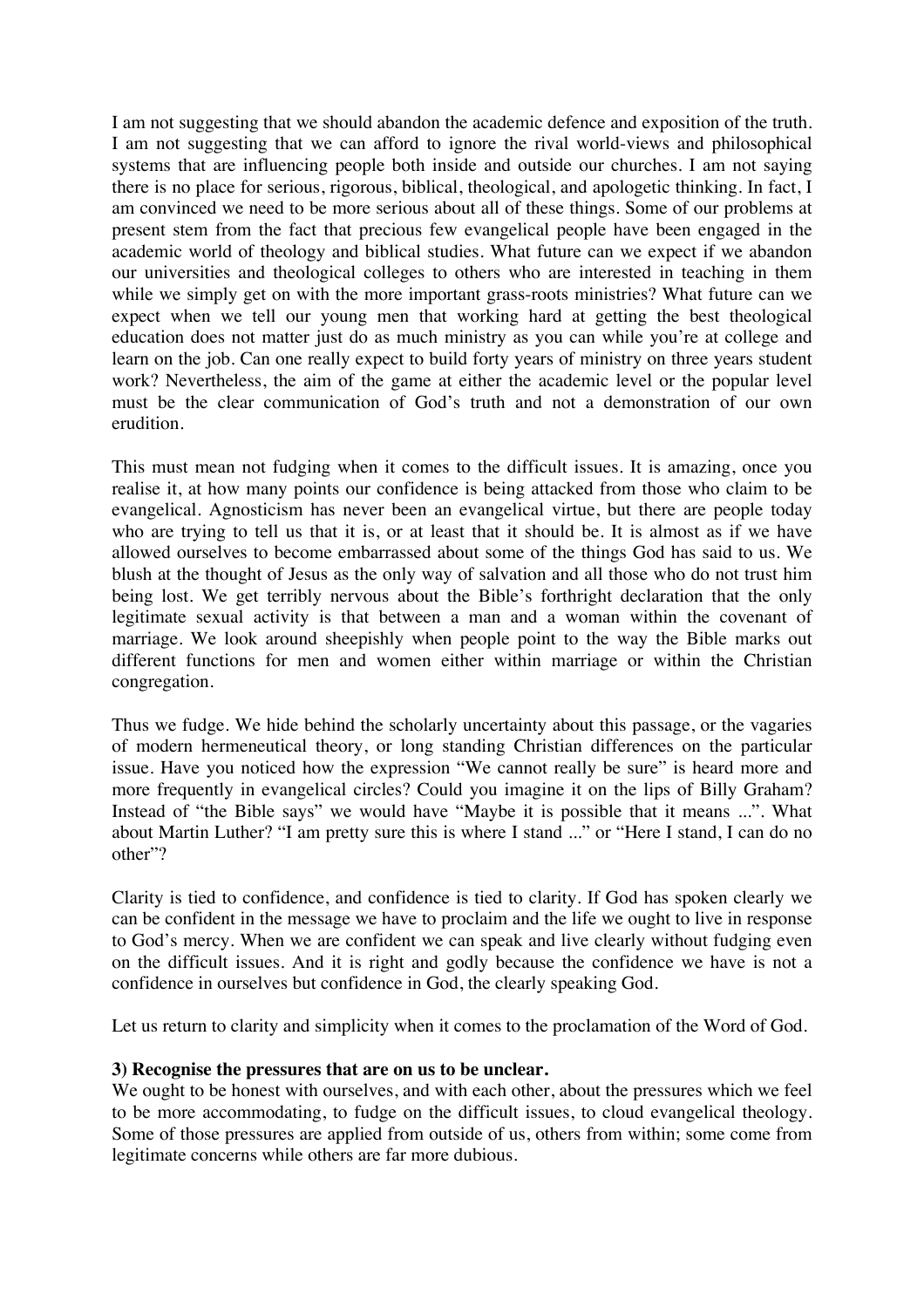In a number of recent books we have been warned from our own history. We have been reminded how division has undone us in the past. Sometimes we are told that at critical points in the past, when evangelicalism was on the verge of conquering the world, its effectiveness has been almost totally erased by an over-critical spirit and a tendency to ever narrowing definitions of orthodoxy or biblical truth. And we are warned about letting that happen again. We are told to avoid all argument or debate, especially over doctrinal and ethical issues. Let us affirm a variety of opinions and not just one.

This is a concern that is not totally without foundation. Undoubtedly there have been some destructive and unnecessary arguments in the history of evangelicalism. Often they have been about things on which the Bible has little, or in some cases nothing, to say. "Baptism" seems to be one of those, as is the question of which method of church government is best. Nevertheless I am not persuaded that the analysis is entirely correct. Were the definitions really narrowed? Was it really the reaffirmation of what the Bible teaches that undid us in the past? Perhaps we should read our history differently. Perhaps the destructive division came, in reality, from those who wanted to broaden or soften the doctrines of the Reformation. Yet, even if what we are told is entirely true, the answer cannot be to avoid debate and argument. It is instead to be scrupulously honest and godly in the midst of debate and argument, being prepared to speak where the Bible speaks, to refrain from speaking where the Bible is silent, and always to treat our conversation partners with courtesy and love.

Another concern is that over intellectualism. We have been bombarded with the caricature of evangelicalism as excessively cerebral and unconcerned with the practicalities of life. Bad experiences of theological education sometimes give us an automatic aversion to the mere suggestion of theological debate. So we back off as quickly as possible from anything even remotely like a controversy with doctrinal questions at its heart.

Perhaps you have felt that pressure. It is very real. However, the answer is not to avoid theology, theological definition or theological debate. The answer lies rather with the recognition that theology can never remain isolated from life. What you really think about God will shape the way you respond to him. What you really think about the Bible will show itself in the way you use it. What you really think about God's purposes in the world will shape your priorities. It is inescapable. Sometimes the differences in practice betray a much more significant difference in theology than that which we are prepared to admit. The theological questions cannot be avoided if you want to tackle the practical ones properly. None of us operates without a theology. The real question is whether it is the Bible's theology or whether it is a lie of Satan.

There are other pressures of course. A concern for love leads some people to suggest that we must not exclude anyone. A concern for power leads some to suggest that a broader definition of evangelicalism might have more influence than one where the teaching of Scripture determines the definition. We are in a much healthier position when we identify these concerns, and the pressure that they generate to revise our understanding of what it means to be an evangelical, than if we pretend there is no pressure on us at all.

#### **4) Identify the points at which evangelical truth is under attack today.**

Martin Luther once said that you were not defending the truth unless you were defending it at the point at which it is currently being attacked. Our problem is that the truth is being attacked at so many different points at the moment that it is hard to know quite where to start.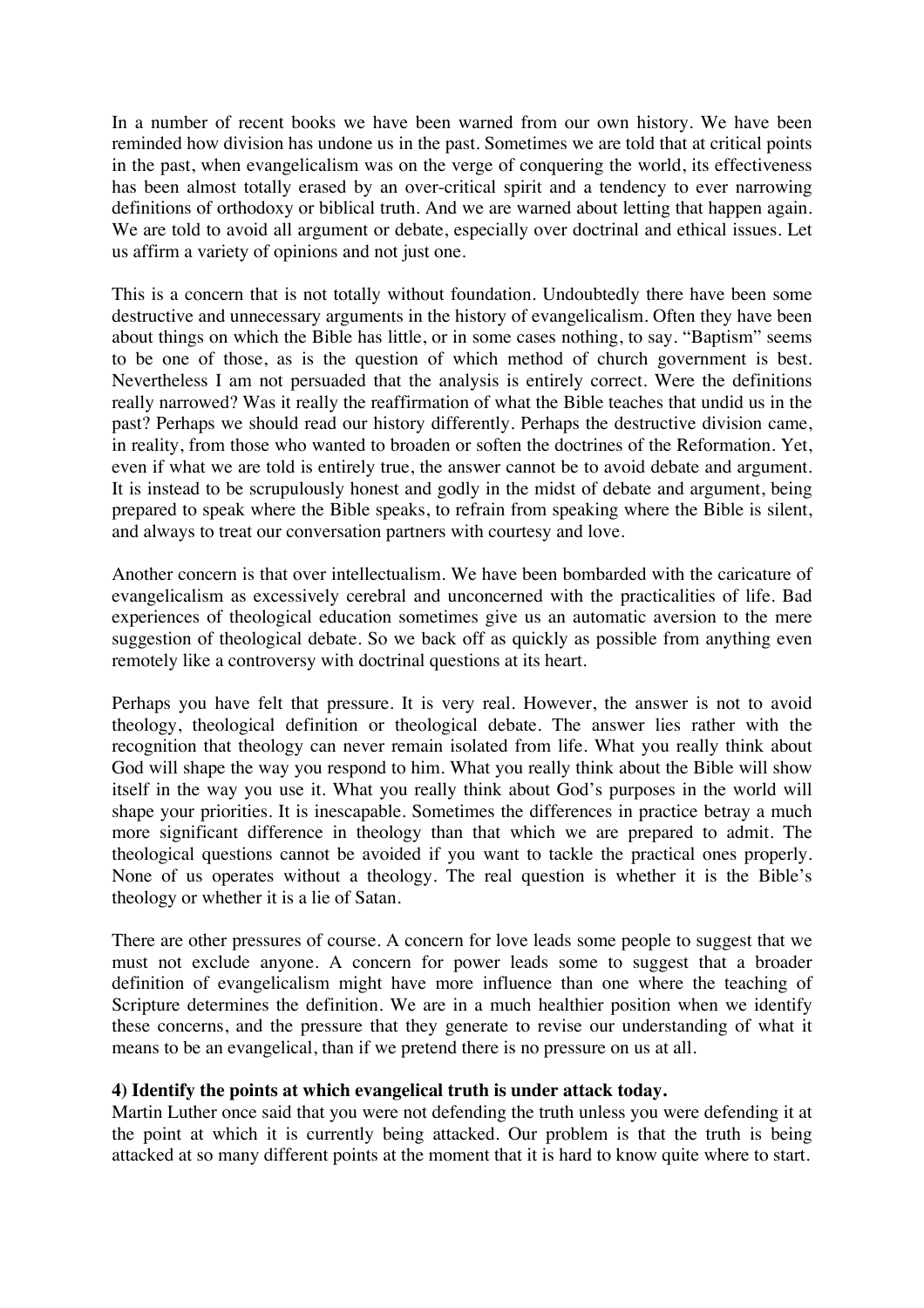These are some suggestions.

Of course, the evangelical understanding of Scripture is under attack. Modern treatments of the subject by those who still want to claim the title "evangelical" have dismissed any suggestion of verbal inspiration. We are constantly being told that the traditional emphasis on the divinity of the Scriptures was always at the expense of their humanity. We are told we have ended up with a docetic view of the Bible. However, the alternative such writers present could be described as an adoptionist view of the Bible. These words do not really come from God. God just chooses to use them, warts and all. Above all we are told, even by those who claim to be teaching evangelical theology, we must stop talking about infallibility or inerrancy. The last ten years have witnessed a monumental loss of nerve on the part of some evangelicals, over the place of the Scriptures in in Christian theology, Christian ministry, and even the Christian life. In passing it might be worth asking, what does it actually mean to go "Beyond the Quiet Time"? For all the good intentions, does it not in effect contribute to a marginalisation of the Bible, even within that tradition which throughout history has been characterised by a devotion to the written Word of God?

The clarity of Scripture is also under attack. So much of what goes for the discipline of hermeneutics is little more than an exercise in unbelief. I recall a great old saint of the past remarking that "no one ever even spoke about hermeneutics until we stopped believing the Bible as God's Word". Of course there are things we can learn from the discipline, partly because so many today have lost the ability to read a document carefully and in context. Yet we ought to stand up and challenge the assumption that underlies so much writing on the subject: that we might be able to communicate effectively with one another using human words but the great God of the universe is handicapped in this regard. Should not we also refuse to have anything to do with the suggestion that there is a basic difference between what the biblical text meant and what it means today? In many ways these questions seem much more important than the fashionable ones associated with the blatantly ludicrous attacks of post-modernism and deconstruction.

The biblical understanding of salvation is under attack, not least from the Church of England Doctrine Commission report The Mystery of Salvation. [1] That report not only denigrates Christ by promoting an inclusive view of salvation (Christ can and does save under the guise of other faiths), [2] it minimises the reality of hell (annihilation is seen as a truer picture than eternal torment), [3] and is weak on the second coming (when God remakes the whole world, as he has promised, Jesus Christ will be personally present as the living heart and focus of all). [4] Yet the attack also comes from quarters much closer to home. A recent book presents four views of Christ and salvation where prominent evangelicals present two of the alternative views. View three Christ is the only way of salvation but we have to remain agnostic about the fate of those outside of Christ. View four Christ is the only way of salvation and those outside of Christ are without God and without hope in the world. [5] What is down-played here, as in other places, is that view three, with its reluctance to use the biblical imagery of "the lost" outside of Christ, has devastating repercussions for the significance of Jesus' death, the character of God, and the practice of evangelism.

"Justification by faith" is under attack. The great heart of Reformation theology is being stolen from us by those who would redefine justification in terms of our corporate identity, or restrict it to the Jew-Gentile debate of the first century AD. We are being told that Luther, Calvin, and their heirs have got the New Testament all wrong. They were wrong to think Paul was talking about the great end-time judgment of God, brought into the present by the work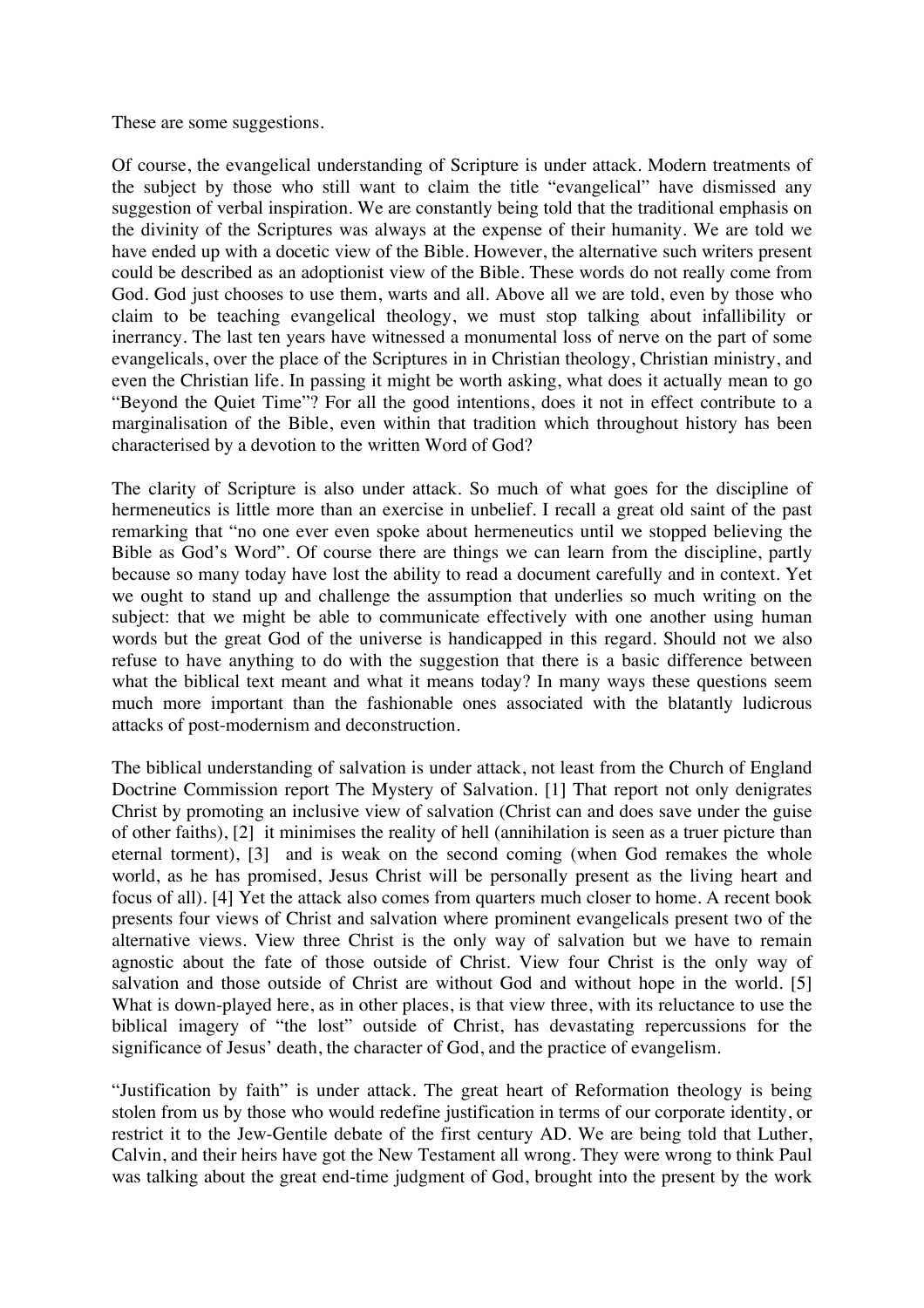of Christ and applied to individual Christians by the Holy Spirit who gives us faith in Christ. Instead, we are told, that justification by faith is simply an indication that the barriers have been broken down, that Jews and Gentiles are welcome at the same table. It is the new covenant marker, not the bold declaration that "there is, therefore, now, no condemnation for those who are in Christ Jesus" (Romans 8:1). Thank God for that growing band of scholars (and I must say, not just evangelical scholars) who are showing that so much modern writing on this subject misunderstands both Luther and Paul.

Other battle fronts include the doctrine of the church and the doctrine of humanity. On the church, some recent writing, even by evangelicals, seems more intent on preserving institutional structures and authority than an honest investigation of the teaching of the New Testament on the subject. There seems to be some reluctance to provide a thoroughgoing critique of denominationalism in the light of the New Testament's statements about the nature and function of God's people when they gather.

One could list many more. I have just picked out a few of the ones I am up against at the moment. We need to identify the points at which evangelical truth is under attack today. To stand up for truth where it is not under attack is safer of course. Yet Luther was right. To defend the truth anywhere except where it is under attack is not to defend the truth.

#### **5) Shun the false antitheses others try to thrust upon us.**

You will have noticed them. Are you a Spirit-filled Christian or simply a Word Christian? As if the Spirit and the Word could be separated, let alone opposed to one another! I have heard one writer proclaim a distinction between "earnestly contend for the gospel" evangelicals and "you must be born again evangelicals. As if a concern for evangelism must be in opposition to a concern for the truth of the gospel we proclaim! Or perhaps you have heard this one: "Yes, you have a Word-centred ministry, but I have a Christ-centred ministry". It is patently absurd. As if you could honour Christ without taking the Scriptures seriously; as if you could take the Scriptures seriously without honouring Christ! There are many others.

Believe it or not, some people are distracted by slick contrasts like these. They sound good unless you listen carefully. We all recognise that the Bible is not God, that evangelism is the primary task in these last days, that the centre of all Christian life and ministry is the person and work of Jesus himself. But the way these contrasts are drawn up distorts the Word of God and ends up distorting Christian life and ministry.

Those therefore are five suggestions for being more clearly evangelical. They are only a beginning but, given the current challenges we face, each is important. However, I am convinced we can be more than just clear. We can and should be more positively evangelical.

#### **On being positive**

It must be said that there is a lot that can and should be said for being negative. The Apostle Paul not only teaches the truth, he opposes, and exposes, error (classic examples being the letters to the Galatians and the Corinthians). What made many of the credal formulations of the church so effective was that they defined orthodoxy both positively and negatively: "We believe *x* and we do not believe *y*"; "one substance without separation or confusion". Clearly there are times when a positive statement of the truth is not enough. We need not be embarrassed about our rejection of error and heresy.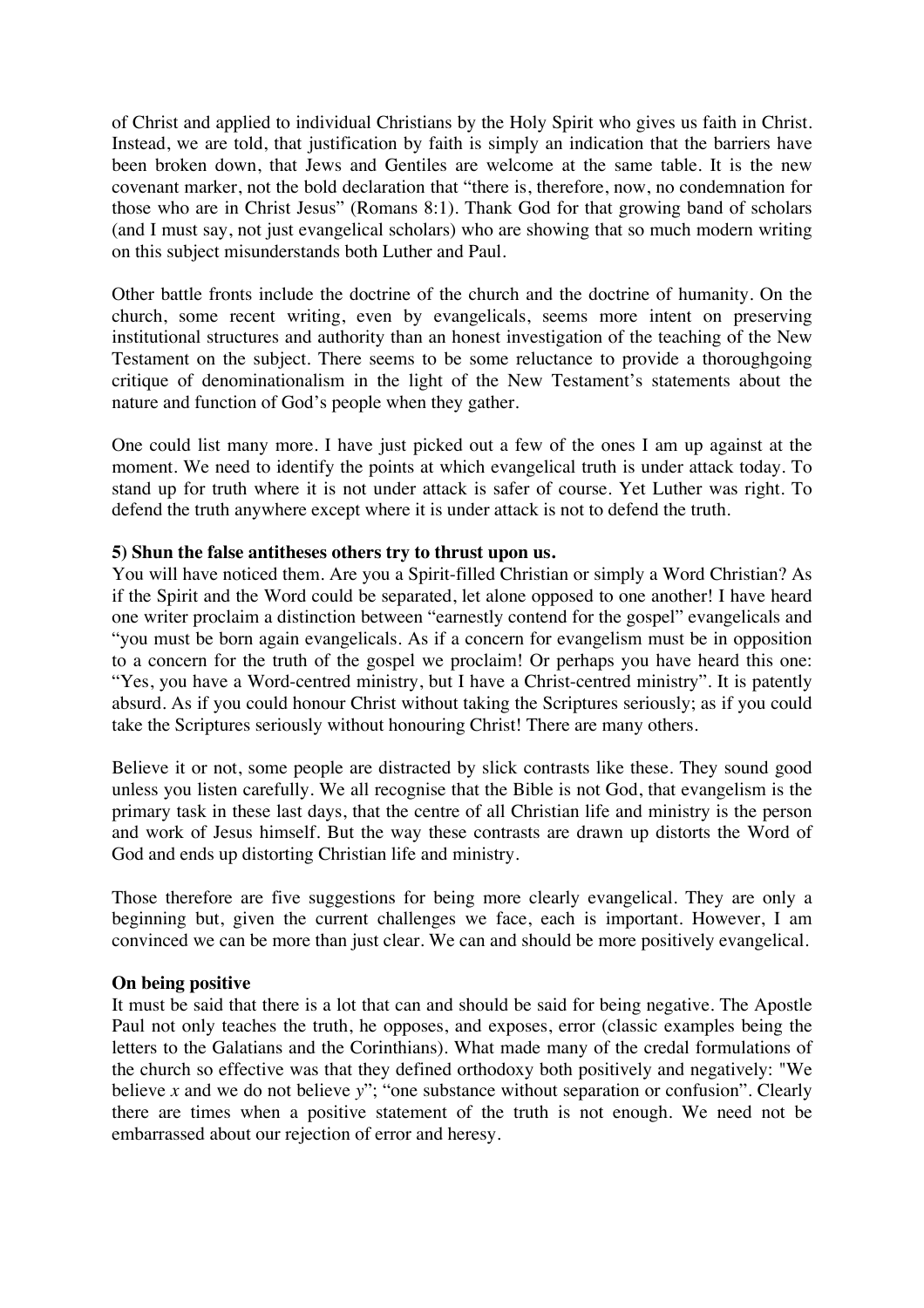However, at the moment there is a real danger that we are only ever heard in negative mode. Perhaps it is almost inevitable when the press, even the Christian press, is not particularly sympathetic. Perhaps the wide range of contemporary attacks upon the teaching of Scripture also distort the picture somewhat. Nevertheless, there are serious dangers attached to only ever being heard in negative mode. One such danger is that others are making the running with a "positive picture of the future", one which distorts both the past and the present.

#### **Our heritage**

Yet we, of all people, have much to be positive about. God has been powerfully at work right through our history. Our evangelical heritage is enviable. Actually it is one of the reasons why so many want to keep the label "evangelical" long after they have abandoned evangelical truth. Our proclamation and defence of the gospel of Jesus Christ stands in continuity with many of the great servants of God who have gone before. We can legitimately claim Wycliffe and Hus; Luther and Calvin; Tyndale, Latimer, Ridley, and Cranmer; as well as the Puritans, Wesley, Whitefield, Wilberforce, Shaftsbury, and Ryle. If one was to make a list of influential evangelicals in England alone, that list would have to be extensive.

With such an inheritance we can afford to think big. No matter what those outside might say, and no matter what some evangelical revisionists might say, with Cranmer, Latimer, Ridley, Hooker, and Grindal on our side, evangelical theology is the authentic expression of the theology of the Church of England. The suggestion by George Carey that evangelicalism is one legitimate expression of what it means to be Anglican one but not the only one is not true to history and it is not true to the foundation documents of the Church of England. Yes, it is a fact that the attempt to marginalise us has been going on since the time of Elizabeth I herself, but it is an attempt which is ultimately suicidal. The articles, the Book of Common Prayer (especially in its 1552 form), and the Book of Homilies, are full of evangelical theology.

It is worth reminding ourselves of these things in the midst of our present struggle. We can be worn down and actually start believing the rhetoric that is thrown at us. Let them say we are an aberrant minority which has recently emerged and is trying to take over what has always been a more catholic and liberal institution. An honest evaluation of the facts shows that is far from the case. The Church of England was born out of that struggle for the truth which we call the Reformation. Its founders were among the first Reformation martyrs in this country. What is more, the Reformers' appeal to the Fathers, was on the basis that we are the true Catholics!

It is also worth remembering that this struggle for gospel truth is itself nothing new. It goes back beyond the Reformation to the pages of the New Testament. Jesus spoke about the division which he came to bring about on the earth (Luke 12:51), while Paul spoke about the necessity of division in order to prove who will remain true to the Word of God (1 Corinthians 11:19). Paul warned the Ephesian elders that after his departure fierce wolves would come in among them, not sparing the flock (Acts 20:29). A struggle to preserve the truth of the gospel, a struggle even amongst Christians, is something envisaged by the Bible itself (Jude 3). That struggle might well wear us down, but in itself it ought to encourage us. We are engaged in something big, something we share with Christians across the world and through the centuries. Furthermore it has not caught God by surprise. The struggle is itself part of our heritage.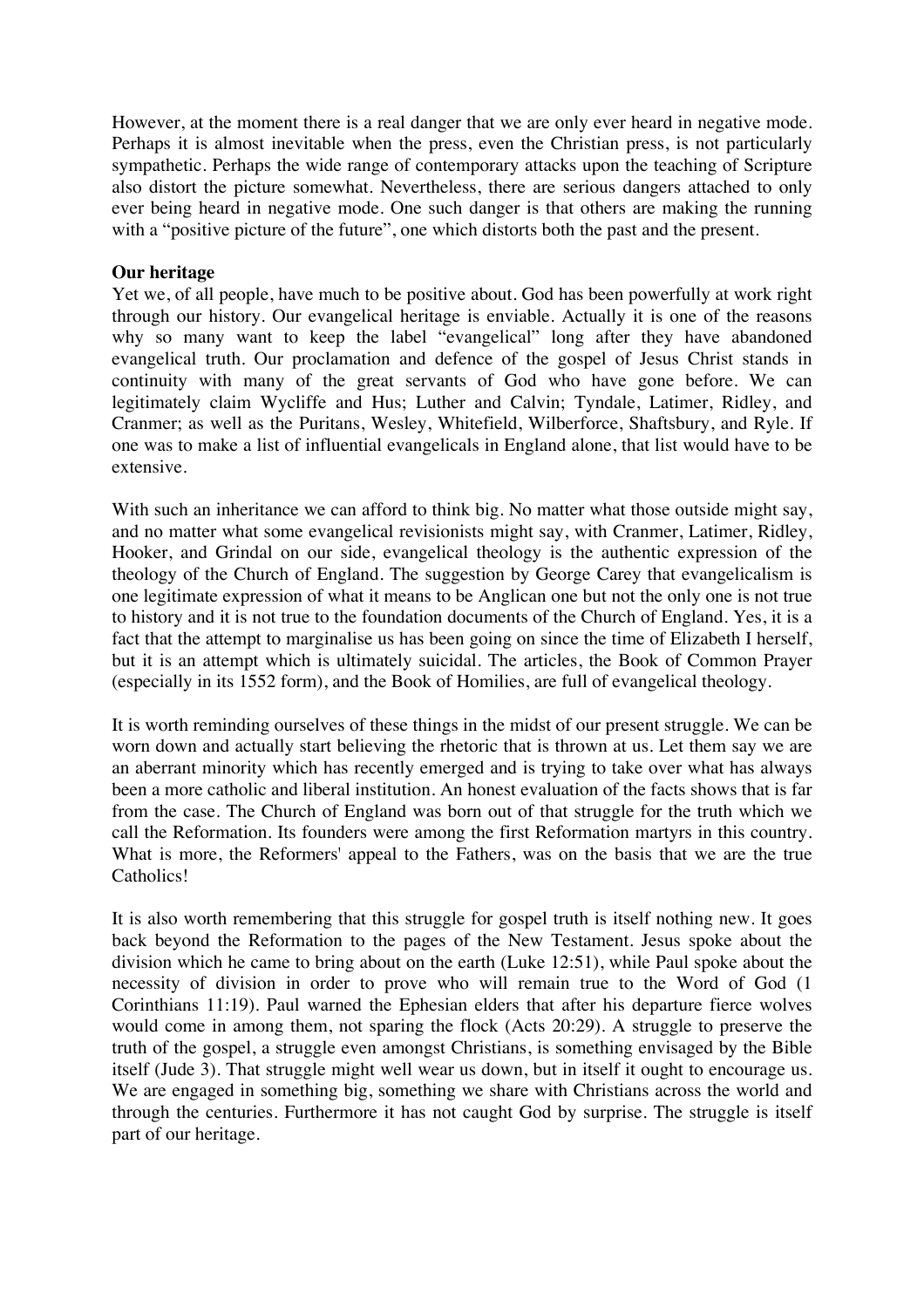Evangelicals in Britain have not been ineffectual in this struggle. Their impact has been felt throughout the world. Whitefield and Wesley both had a profound impact in America. Shaftesbury and others set the evangelical roots of the Diocese of Sydney in Australia. In this century, writers such as F. F. Bruce, J. I. Packer, John Stott, and others have encouraged Bible-believing Christians all over the world. Institutions such as the I.V.F., Tyndale House, Latimer House, and the Proclamation Trust, continue to make a vital contribution to the advance of the gospel far beyond these shores.

We have much to be grateful about in our past and in the heritage that has been passed on to us. We can afford to think big. We can afford to be positive. We have every reason to resist the caricatures that are drawn of us and the ridicule that is thrown at us.

#### **Our hope**

Nevertheless, our confidence cannot lie in our heritage, nor even in an institutional recognition of our heritage. We have a much better reason to be positively evangelical.

That reason is, of course, not our denominational structures. Some people still talk as if the cause of the gospel is really dependent upon our ability to secure a few more evangelical bishops, or even better to convince the hierarchy to provide us with a couple of "flying" ones. But are we fooling ourselves? After all, we are supposed to have more evangelical bishops in the house of bishops than ever before, and yet the episcopal attack upon evangelicalism continues unabated. Perhaps we need to remind ourselves all over again of the biblical injunction "Do not put your trust in princes" (Psalm 146:3).

Surely the same goes for committees, or voluntary associations such as Reform, or even our theological colleges. A brief examination of our history will show all kinds of institutions that started out evangelical, were perhaps even set up to defend gospel truth, but have ended up compromised, or worse still, attacking the truth they were intended to defend. It is almost as if the shelf life of evangelical institutions is rather limited. We have to keep starting again every generation or so.

It would be just as foolish to put our trust in the bright young things coming out of our universities and theological colleges. True, there are some outstanding young ministers of the gospel who are just starting out in their ministries (and that despite the generally dubious state of theological education in this country). Yet we all know of people who have begun in the gospel and left it behind. You could make a list of bishops of the Church of England for whom this is true.

No, our hope for the future advance of the gospel of Christ rests in God and in God alone. The gospel is after all God's gospel (Romans 1:1), embodying God's purposes which stand unchanged since before the foundation of the world. That gospel reflects the character of God: his love, his power, his faithfulness. It is Christ who builds his church, and the gates of hell will not overcome it (Matthew 16:18). The kingdom of this world has become the kingdom of our Lord and of his Christ and he will reign for ever and ever (Revelation 11:15). And even the faithlessness of his people is not able to thwart his purposes.

Our God is the sovereign Lord of heaven and earth. No challenge that faces us changes that reality one bit, nor can any challenge undo his plan. And we need to keep in our minds that the advance of his gospel is not, and never has been, identical with the survival of the Church of England, or even the distant hope of an evangelical in Lambeth Palace. Keeping this in